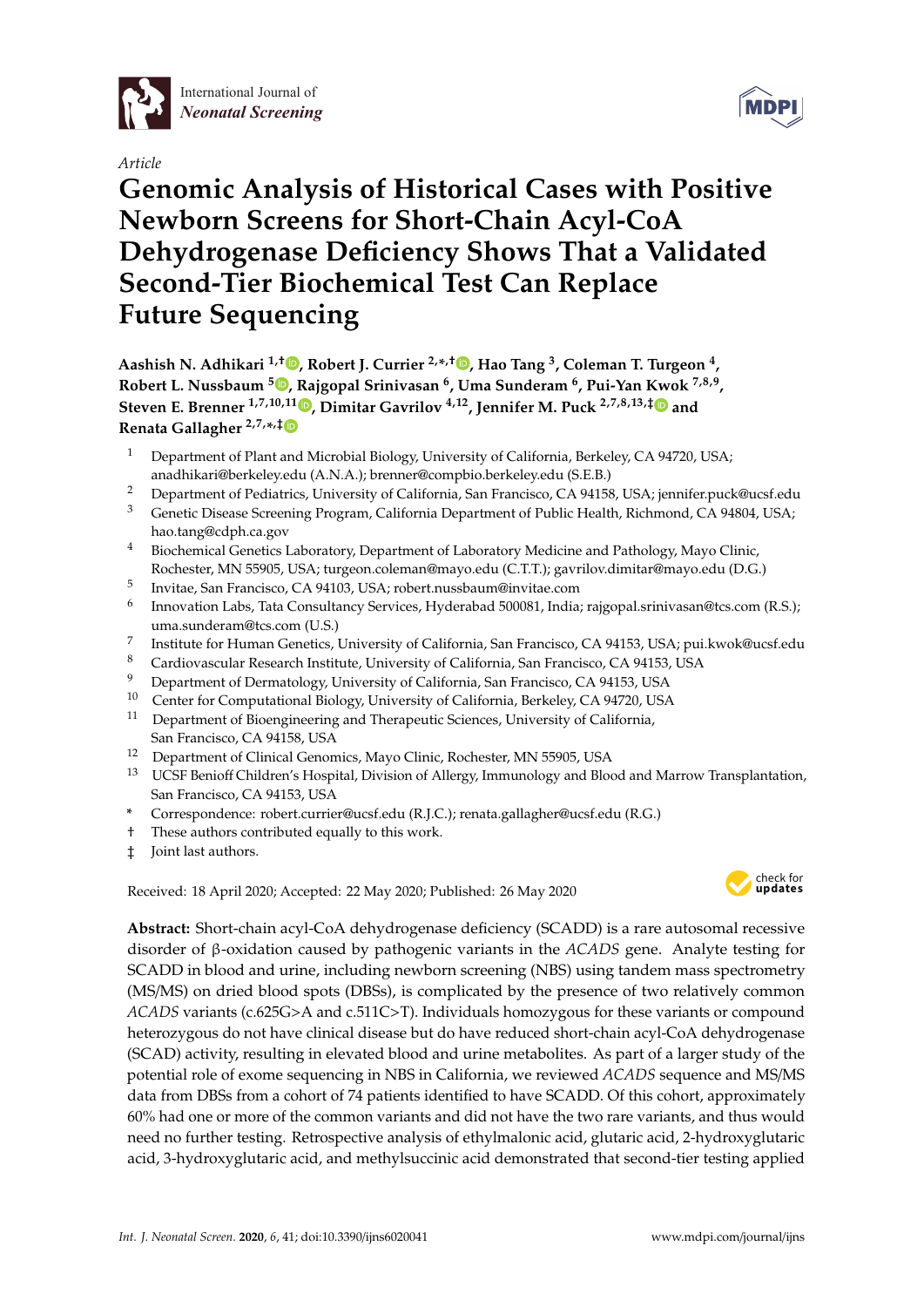before the release of the newborn screening result could reduce referrals by over 50% and improve the positive predictive value for SCADD to above 75%.

**Keywords:** newborn screening; short-chain acyl-CoA dehydrogenase deficiency; SCADD; *ACADS*; second-tier testing; ethylmalonic acid; exome sequence; butyrylcarnitine

#### **1. Introduction**

Short-chain acyl-CoA dehydrogenase deficiency (SCADD, OMIM:201470) is a rare autosomal recessive disorder of β-oxidation caused by pathogenic variants in the *ACADS* gene. Historically, the reported spectrum of disease included an infantile presentation with metabolic acidosis, failure to thrive, and seizures; and a late-onset form with chronic myopathy. The biochemical signatures of short-chain acyl-CoA dehydrogenase (SCAD) include elevated plasma butyrylcarnitine (C4) and urine ethylmalonic acid (EMA) [\[1\]](#page-7-0).

Analyte testing for SCAD disease (SCADD) in blood and urine is complicated by the high allele frequency of two *ACADS* variants (c.625G>A, p.Gly209Ser (rs1799958) and c.511C>T, p.Arg171Trp (rs1800556) (NM\_000017.3)). Individuals who are homozygotes for either of these variants or who are compound heterozygotes do not have clinical disease, but have reduced SCAD enzyme activity, resulting in elevated blood and urine metabolites. These variants have allele frequencies of 0.2577 (ranging from 0.1252 in East Asians to 0.3660 in Latino populations) and 0.03110 (0.000 in East Asians to 0.06326 in the Finnish population), respectively, [\[2\]](#page-7-1) (population frequencies from gnomAD, variants 12-121176083-G-A and 12-121175678-C-T, respectively).

In an early study, newborns who were homozygous or compound heterozygous for these variants had dried blood spot (DBS) C4 acylcarnitine levels below the cutoff of 1 µmol/L [\[3\]](#page-7-2), and therefore, individuals with these variants were not expected to be identified through newborn screening (NBS) by tandem mass spectrometry (MS/MS), which assesses this analyte as a marker for SCADD, and other disorders.

In 2006, the American College of Medical Genetics published recommendations for a uniform panel for NBS in the United States [\[4\]](#page-7-3). Among criteria for inclusion in the panel were the availability of a screening test with appropriate sensitivity and specificity, severe disease phenotype, and demonstrated benefits of early detection, timely intervention, and efficacious treatment. Based on numerical scores applied to these criteria, and what was then understood about the condition, SCADD ranked in the middle of the 84 conditions evaluated, scoring slightly above cystic fibrosis. SCADD was included as a secondary condition on the list of the Recommended Uniform Screening Panel (RUSP) of the Advisory Committee on Heritable Disorders of Newborns and Children (ACHDNC) as a condition that is identified incidentally in the interpretation of the MS/MS profile. SCADD is one of three disorders identified by MS/MS from elevated butyrylcarnitine (C4 acylcarnitine) [\[5\]](#page-7-4).

Through NBS and clinical follow-up of children with abnormal screening results, the natural history of SCADD has been further elucidated in the years since 2006. In many cases, these individuals have been asymptomatic, raising the question of whether SCADD is a true disease [\[6,](#page-7-5)[7\]](#page-7-6). As a result, some NBS programs have removed SCADD from their screening panels [\[8\]](#page-7-7), though C4 acylcarnitine also aids in the identification of other disorders, including, multiple acyl-CoA dehydrogenase deficiency (MADD) and isobutyryl-CoA dehydrogenase deficiency (IBDD). Some programs have been reluctant to stop evaluating newborns with elevated C4 acylcarnitine in order not to miss these. Complicating the evaluation of newborns with elevated C4 acylcarnitine are the false positive results due to the *ACADS* gene variants described above, which do not cause overt disease. Some of the compound heterozygotes or homozygotes for these variants have abnormal newborn screening results by MS/MS, in some cases requiring extensive and costly follow-up testing to exclude disease. This situation creates a burden on the follow-up metabolic centers, unnecessary anxiety for families, and unnecessary intervention (fasting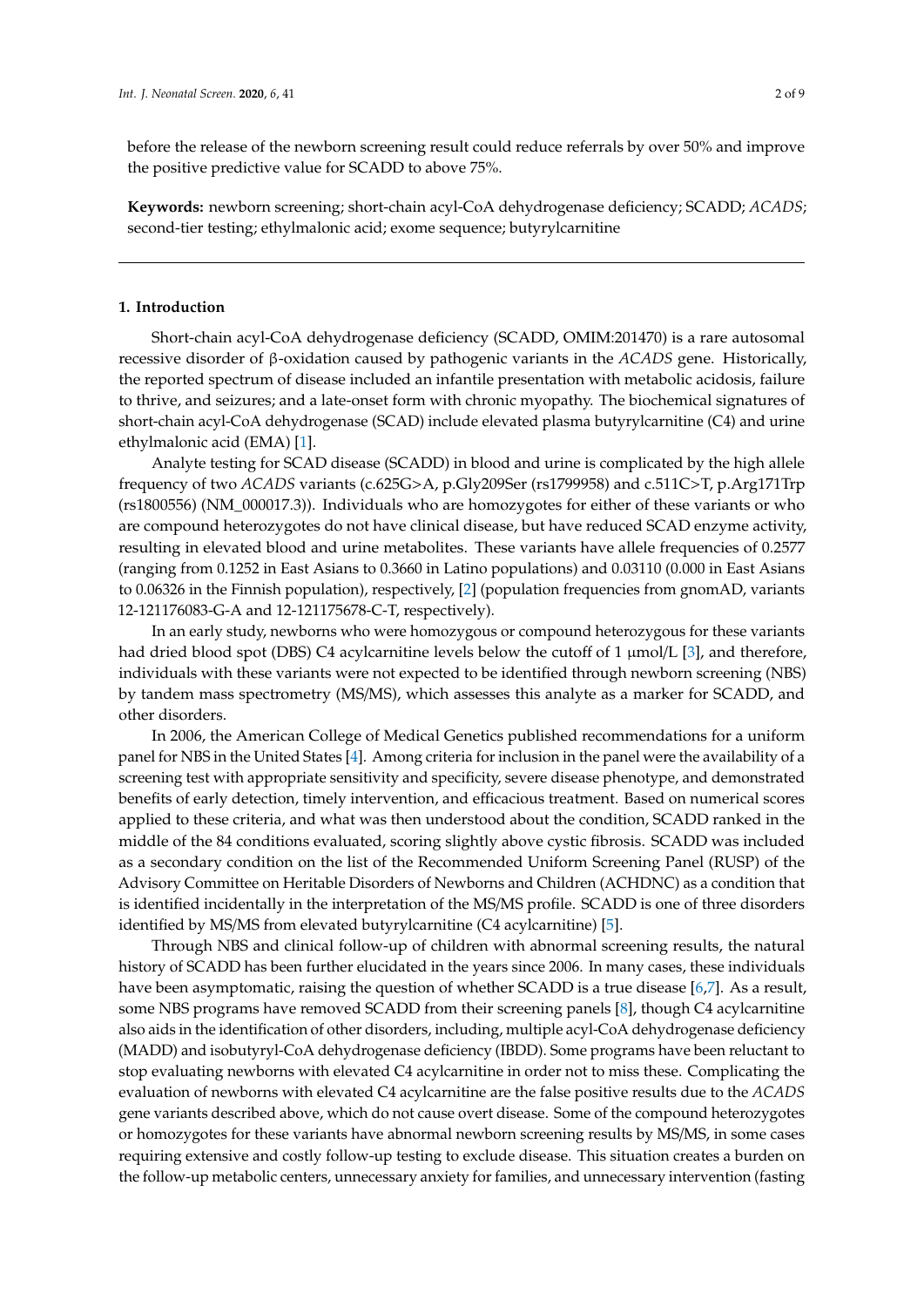precautions and emergency management of any symptoms of infection) for unaffected newborns. In many cases, DNA sequencing is required to confirm or rule out true SCADD, and to exclude other disorders in the differential diagnosis. True SCADD is confirmed by demonstration of two known or likely pathogenic variants in *trans* in the *ACADS* gene, in addition to high urinary ethylmalonic acid and high plasma C4 acylcarntine [\[1\]](#page-7-0).

The goal of this study was to assess the correlation of the initial DBS C4-acylcarnitine value, the second-tier DBS ethylmalonic acid value, and exome sequencing results in a large cohort of individuals identified as potential cases of SCADD through the California newborn screening program. We hypothesized that combined consideration of multiple test results could improve the specificity of newborn screening for SCADD and other disorders identified though C4 acylcarnitine levels, thereby potentially reducing the burden of follow-up testing and management.

Powerful tools for the interpretation of MS/MS profiles, with or without the inclusion of second-tier testing results are provided by the Collaborative Laboratory Integrated Reports (CLIR) developed at the Mayo Clinic [\[9\]](#page-7-8). In CLIR, the single condition tool for SCAD interpretation considers not only C4, but also fifteen additional ratios to provide better specificity in interpretation [\[10\]](#page-7-9).

The current study was conducted as part of the NBSeq project, which assessed the role of DNA sequencing in NBS, taking advantage of deidentified, stored DBSs from the California NBS program from which both additional DNA and analyte testing could be obtained with appropriate scientific and research protection review and approval [\[11\]](#page-7-10). DBSs were obtained from individuals diagnosed with SCADD in California through newborn screening and follow-up laboratory testing between mid-2005 and 2013.

#### *Terminology in CLIR*

Current practice recommends referring to each nucleotide difference from the reference sequence of a gene as a variant. In prior nomenclature, variants that were present in >4% of the population were called "polymorphisms" and were understood to be benign. The SCAD common variants described above are sometimes called susceptibility alleles [\[1\]](#page-7-0). Here, we refer to the *ACADS* susceptibility alleles as polymorphisms denoted as P, and rare variants identified in the NBSeq pipeline as mutations denoted as M. Genotypes identified in this work are recorded for each case as a combination of one or more polymorphisms and one or more mutations (for novel missense variants the true pathogenicity is unknown). For example, SCAD(2P) indicates apparent homozygous c.625G>A, c.511C>T, while the presence of SCAD(1M1P) indicates the presence of one of the common variants with a rare variant, and SCAD(2M) indicates the presence of two rare variants with the potential to confer disease. Note that is it not possible to determine whether the identified polymorphisms and mutations are present on the same or the opposite chromosomes (i.e., the phase of the variants cannot be identified by exome sequencing, unless additional studies are performed, such as parental sequencing).

#### **2. Materials and Methods**

This work was conducted through the NBSeq study, described separately [\[12\]](#page-7-11). Briefly, de-identified, archived DBS specimens stored desiccated at −<sup>20</sup> ◦C were obtained from the California Biobank Program consisting of all confirmed cases of inborn errors of metabolism (IEM) diagnosed by tandem mass spectrometry between mid-2005 and 2013. DNA was prepared from the DBSs and sequenced as described, and an "exome slice" of genes relevant to the screened disorders was analyzed. An interpretive pipeline identified known pathogenic variants, presumed protein-altering variants (stop gain, stop loss, frame-shifting indels, splice site alteration), and rare missense variants. Predicted disease status was based on the identification of one or two "reportable" variants, depending on the mode of inheritance of each disease. Predictions from the pipeline were compared with clinical status recorded in the follow-up database of the California Genetic Disease Screening Program (GDSP).

The DNA analysis pipeline developed for screening purposes, which did not include the *ACADS* polymorphisms as reportable variants, failed to identify multiple cases clinically diagnosed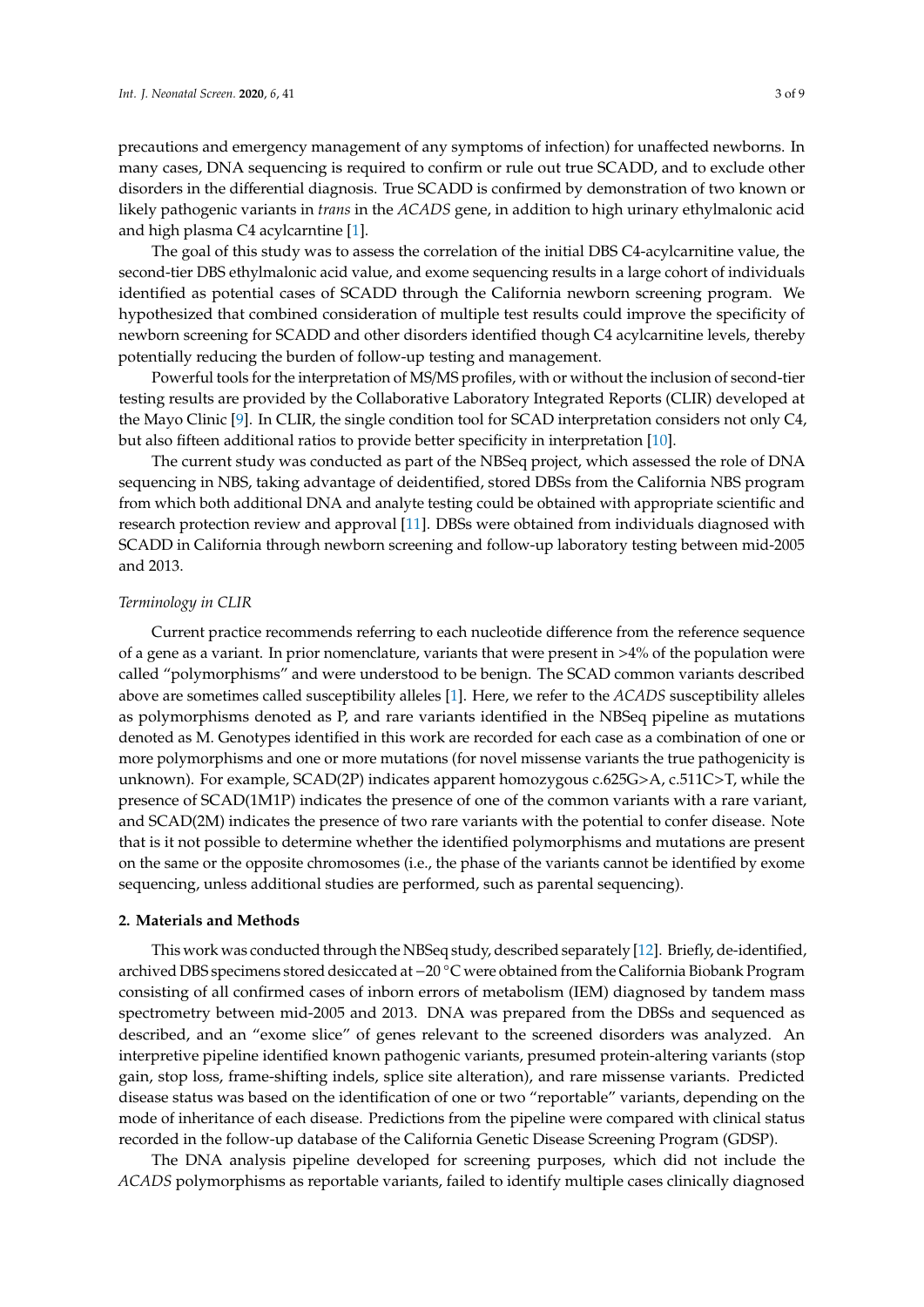through newborn screening by tandem mass spectrometry and follow-up testing as SCADD. This was presumed to be due to the newborn screening centers' practice of reporting individuals with one or more polymorphisms as true SCADD, either as they lacked the sequence information, or used a more conservative definition of SCADD that included individuals with one or two polymorphisms. We sought in this study to assess whether additional biochemical information could aid in case resolution without follow-up testing by the metabolic center.

## *Second-Tier Biochemical Assay: Hydroxyglutaric ACIDS, Glutaric Acid, Ethylmalonic Acid, and Methylsuccinic Acid (HGEM)*

To a 3 mm DBS, methanol containing isotopically labeled internal standards was added. The mixture was rotated at ambient conditions for 2 h, and the eluate was transferred to a second 96-well plate. Methanol was removed under heated nitrogen with the resulting residue then reconstituted with water. Prepared samples were analyzed by reverse-phase liquid chromatography-tandem mass spectrometry (LC-MS/MS). The MS/MS was operated in the multiple reaction monitoring (MRM) negative mode to follow the precursor to product species transitions for 2-hydroxyglutaric acid (2OH-GA) (147 to 129 *m*/*z*), 3-hydroxyglutaric acid (3OH-GA) (147 to 85 *m*/*z*), glutaric acid (GA), ethylmalonic acid (EMA), and methylsuccinic acid (MSA) (131 to 87 *m*/*z*) as well as their corresponding isotopically labeled internal standards. Total run time was 23 min per sample.

In order to perform the second-tier analyte testing, additional 3 mm punches from DBSs from the SCADD-affected cohort were requested from the California Biobank Program and were sent to the Biochemical Genetics Laboratory of the Mayo Clinic for the HGEM analysis [\[13\]](#page-7-12). This is the standard second-tier test at the Biochemical Genetics Laboratory of the Mayo Clinic for newborn screening with elevated C4, but it had not been used in California at the time of the original newborn screening. In addition, the excel file of the initial MS/MS data from newborn screening was sent to the Mayo Clinic for evaluation using the CLIR tools for SCADD. Subsequent to the second-tier analysis of the DBSs, CLIR tools for SCADD were created including the second-tier analytes. Initially, the *ACADS* genotype was not included in the data sent to the Mayo Clinic during the evaluation of these cases using the CLIR tools. Subsequently, the second-tier CLIR tool was further refined after unblinding the genotype results of the SCADD cohort.

#### **3. Results**

The initial pipeline evaluation of the *ACADS* genotypes found that, of the 74 California newborn screen cases reported to have SCADD identified in the study period, 30 had two rare variants (2M or 2M1P or 2M2P), 31 had only one rare variant (1M1P or 1M2P), and 13 had no rare variants (2P or 1P or 0P) (Table [1,](#page-3-0) variants in cases are listed in Table S1). Based on the current understanding that only cases with two rare variants should be considered SCADD, the positive predictive value (PPV) of the original MS/MS screen for SCADD among the cases considered SCADD at the time of testing would be 40.5%.

| <b>Clinical Category</b> | <b>Genetic Category</b> | Number |  |
|--------------------------|-------------------------|--------|--|
| <b>SCAD</b>              | SCAD(2M)                | 23     |  |
|                          | SCAD(2M1P)              | 4      |  |
|                          | SCAD(2M2P)              | 3      |  |
| SCAD(het)                | SCAD(1M1P)              | 24     |  |
|                          | SCAD(1M2P)              |        |  |
|                          | SCAD(2P)                | 10     |  |
| Not SCAD                 | SCAD(1P)                |        |  |
|                          | No SCAD variants        | 2      |  |
| Total                    |                         | 74     |  |

<span id="page-3-0"></span>**Table 1.** Results of *ACADS* sequencing applied to the short-chain acyl-CoA dehydrogenase (SCAD) cohort.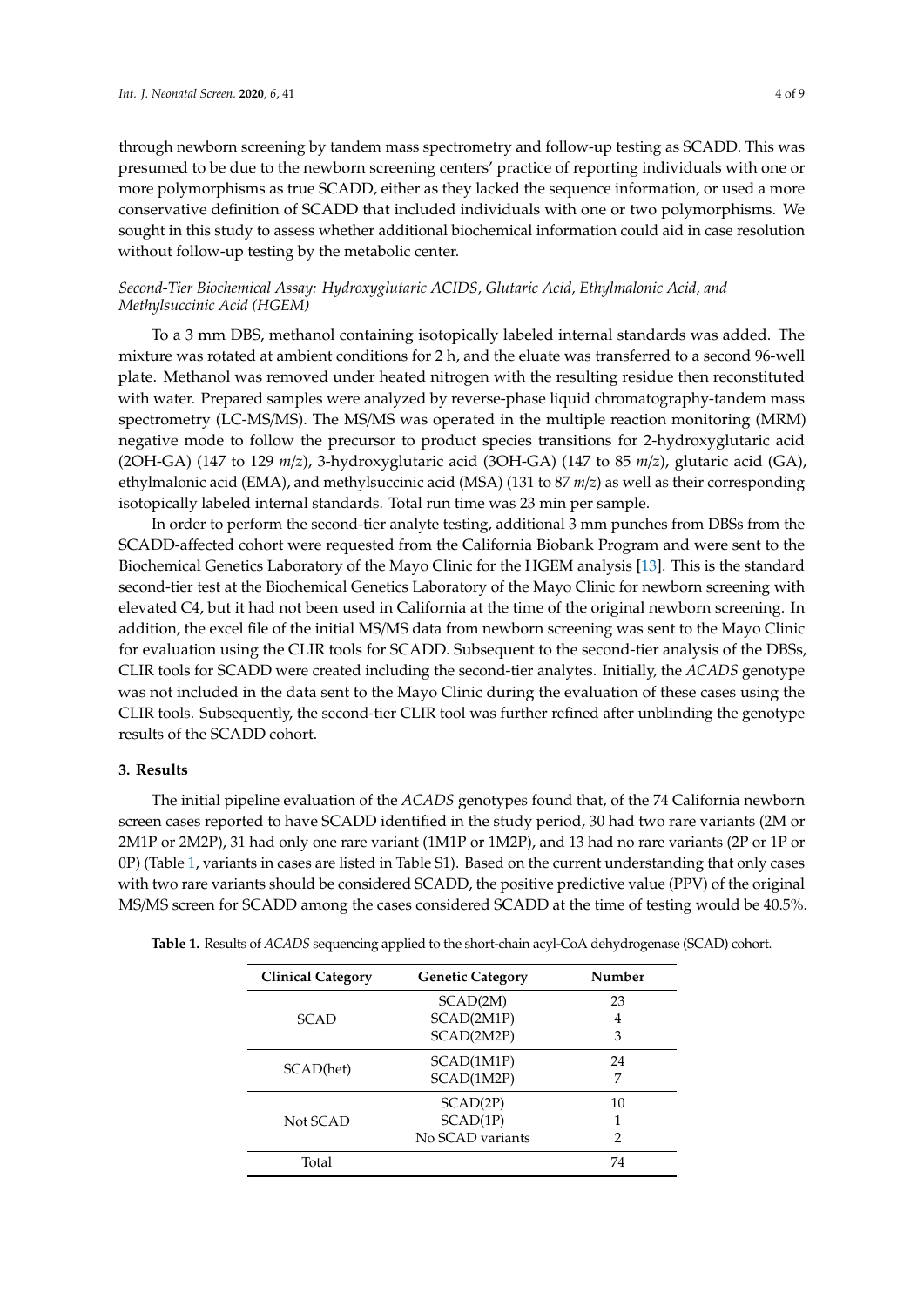CLIR tools used to evaluate the initial MS/MS screening results found that 25 of the 74 cases clinically diagnosed as SCADD (33.8%) were unlikely to be SCAD(2M). Only five clinical cases were identified by CLIR as likely true SCAD(2M) based on the initial MS/MS result alone, while the remaining 44 were characterized as indeterminate. For the latter, the CLIR tools suggested performing the second-tier test (2TT) (Table [2\)](#page-4-0).

| <b>Clinical Category</b> | <b>Genetic Category</b> | Number | <b>CLIR Applied to MS/MS</b> |              |              |
|--------------------------|-------------------------|--------|------------------------------|--------------|--------------|
|                          |                         |        | SCAD(2M)                     | Needs $2TT1$ | Not SCAD(2M) |
| <b>SCAD</b>              | SCAD(2M)                | 23     | 5                            | 18           |              |
|                          | SCAD(2M1P)              | 4      |                              | 4            |              |
|                          | SCAD(2M2P)              | 3      |                              | 3            |              |
| SCAD(het)                | SCAD(1M1P)              | 24     |                              | 13           | 11           |
|                          | SCAD(1M2P)              | 7      |                              | 0            |              |
| Not SCAD                 | SCAD(2P)                | 10     |                              | 3            |              |
|                          | SCAD(1P)                |        |                              |              |              |
|                          | No SCAD variants        | 2      | 0                            |              |              |
| Total                    |                         | 74     | 5                            | 44           | 25           |
| Reduction in Positives   |                         |        |                              | 33.80%       |              |

<span id="page-4-0"></span>**Table 2.** Results of the Collaborative Laboratory Integrated Reports (CLIR) SCAD tool applied to the initial MS/MS profile.

<sup>1</sup> Second-tier test suggested to provide additional information.

The Mayo Clinic second-tier test for ethylmalonic acid, glutaric acid, 2-hydroxyglutaric acid, 3-hydroxyglutaric acid, and methylsuccinic acid was run on the additional punched specimens from the initial DBSs for all the California SCADD retrospective clinical cases. CLIR tools were developed that incorporated these analytes in addition to the initial MS/MS analytes. These tools identified 43 cases as likely SCAD(2M), 26 as likely not SCAD(2M), and only 5 as remaining uncertain (Table [3\)](#page-4-1). In NBS performed by the Mayo Biochemical Genetics Laboratory using second-tier testing and CLIR, the uncertain category would be reported out as requiring clinical follow-up, so 35.1% of the initial positive results would have been eliminated by the second-tier test, with the PPV increased to 62.5%. At this stage, the genotype information had not been revealed.

<span id="page-4-1"></span>

| <b>Clinical Category</b> | <b>Genetic Category</b> | Number | CLIR Applied to MS/MS with $2TT1$ |           |              |
|--------------------------|-------------------------|--------|-----------------------------------|-----------|--------------|
|                          |                         |        | SCAD(2M)                          | Uncertain | Not SCAD(2M) |
| <b>SCAD</b>              | SCAD(2M)                | 23     | 21                                | 2         |              |
|                          | SCAD(2M1P)              | 4      | 4                                 |           |              |
|                          | SCAD(2M2P)              | 3      | 3                                 | 0         |              |
| SCAD(het)                | SCAD(1M1P)              | 24     | 10                                | 2         | 12           |
|                          | SCAD(1M2P)              | 7      | 3                                 |           | 3            |
| Not SCAD                 | SCAD(2P)                | 10     | 0                                 | $\Omega$  | 10           |
|                          | SCAD(1P)                |        |                                   |           |              |
|                          | No SCAD variants        | っ      |                                   |           |              |
| Total                    |                         | 74     | 43                                | 5         | 26           |
|                          | <b>PPV</b>              | 40.50% | 62.50%                            |           |              |
| Reduction in Positives   |                         |        |                                   | 35.1%     |              |

**Table 3.** Results of second-tier testing with CLIR results before tuning based on genotype.

<sup>1</sup> Second-tier test. PPV: positive predictive value.

The CLIR assessment utilizing the second-tier test results was then evaluated with the *ACADS* genotype. Ethylmalonic acid is the diagnostic metabolite in SCADD, and it can be quite high in SCAD(1MxP). The distributions of C4 and EMA by genotype category are show in Figure S1, panels A and B. Panels C and D show the scatter plots of C4 versus EMA, with panel D focusing on the SCAD(1M1P) and showing the rare variant in those cases with elevated EMA. Raising the cutoff for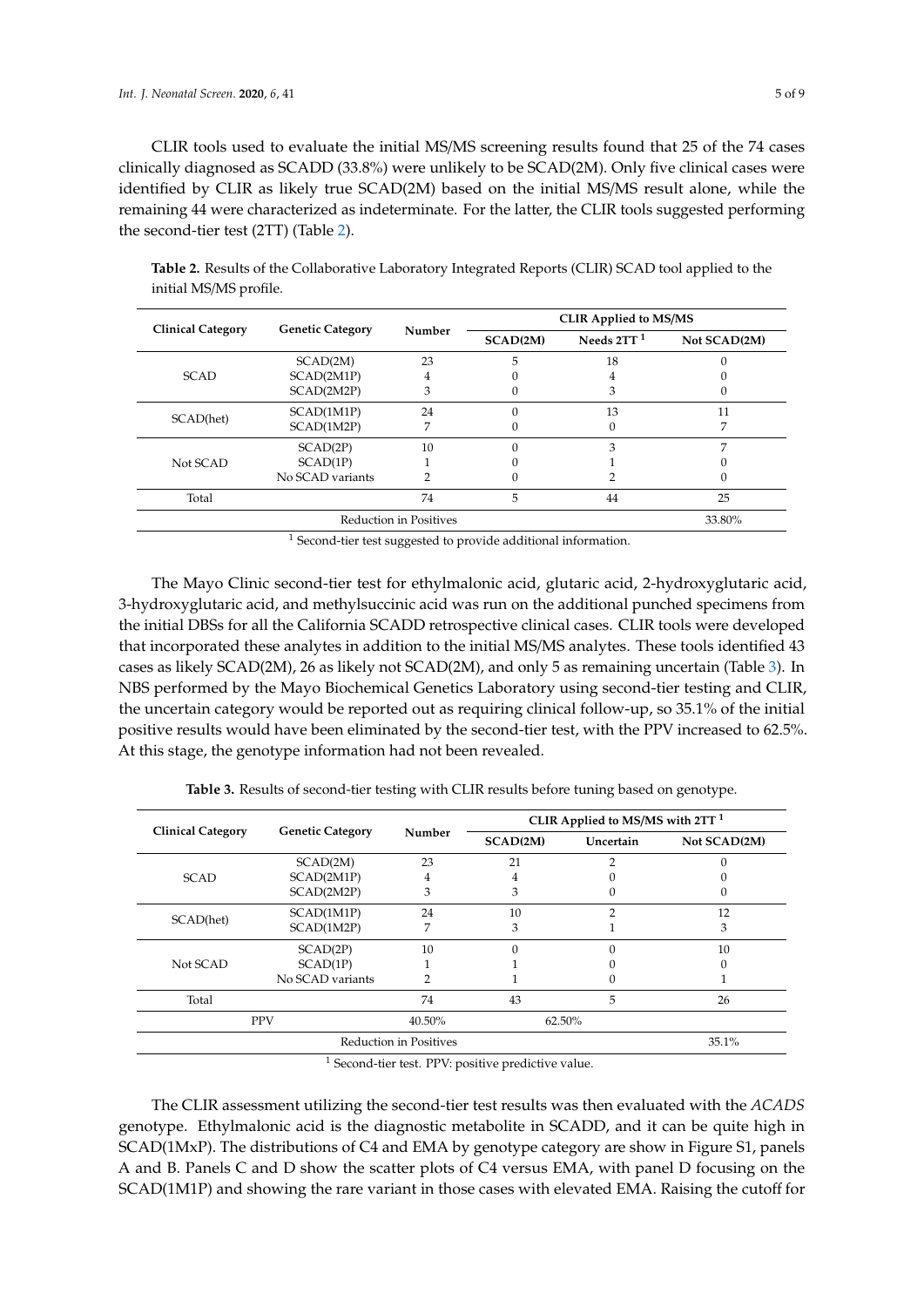EMA allowed better separation between SCAD(2M) and the not SCAD(2M) cases (Table [4\)](#page-5-0). The revised tools identified 30 cases as SCAD(2M), 36 cases as not SCAD(2M), and the remaining 8 remained in the uncertain category, a reduction of 48.6% of the initial positives that had been clinically identified as SCADD, and an increase of the PPV to 78.9%. An additional feature of this analysis was the observation that SCAD(2M) cases could also have elevations of MSA or 2OHG. These elevations did not necessarily suggest a different diagnosis.

<span id="page-5-0"></span>

| <b>Clinical Category</b> | <b>Genetic Category</b> | Number | CLIR Applied to MS/MS with $2TT1$ |           |              |
|--------------------------|-------------------------|--------|-----------------------------------|-----------|--------------|
|                          |                         |        | SCAD(2M)                          | Uncertain | Not SCAD(2M) |
| <b>SCAD</b>              | SCAD(2M)                | 23     | 21                                | 2         |              |
|                          | SCAD(2M1P)              | 4      | 4                                 | 0         |              |
|                          | SCAD(2M2P)              | 3      | 3                                 | 0         |              |
| SCAD(het)                | SCAD(1M1P)              | 24     |                                   | 6         | 17           |
|                          | SCAD(1M2P)              | 7      |                                   | 0         | 7            |
| Not SCAD                 | SCAD(2P)                | 10     |                                   | $\Omega$  | 10           |
|                          | SCAD(1P)                |        |                                   |           |              |
|                          | No SCAD variants        |        |                                   | 0         |              |
| Total                    |                         | 74     | 30                                | 8         | 36           |
|                          | <b>PPV</b>              | 40.50% |                                   | 78.90%    |              |
| Reduction in Positives   |                         |        |                                   | 48.6%     |              |
|                          |                         | и.     |                                   |           |              |

**Table 4.** Results of second-tier testing with CLIR results after tuning based on genotype.

 $<sup>1</sup>$  Second-tier test.</sup>

## **4. Discussion**

At the start of the period during which the study cases had newborn screening (2005), the clinical diagnosis of SCADD was primarily based on biochemical testing, with the possibility of additional confirmation through fibroblast studies or genetic sequencing. At that time, cases with two common variants were often considered to have SCADD [\[14\]](#page-7-13). The current, emerging clinical consensus is that only cases with two rare variants should be considered as SCADD cases, those with one rare variant should be considered SCADD carriers, and those with only common variants should be considered unaffected [\[6\]](#page-7-5). In the case of exome sequencing, it is necessary to add the proviso that the phase for cases with two rare variants remains undetermined and that an additional pathogenic variant could have been missed through exome sequencing. Based on the current understanding, the results of this retrospective study suggest that half of the SCADD cases diagnosed by NBS in California between mid-2005 and 2013 would not now be considered to have had true SCADD. Although even "true SCADD" may be a non-disease, metabolic centers may have chosen to use emergency protocols for these patients. This emphasizes the importance of optimizing tests to determine which infants are truly at risk for clinical disease (hypoglycemia, acidosis), while not referring individuals who are carriers of only one pathogenic variant or one or two polymorphisms, who are not at risk.

Of interest, one apparent heterozygote was labeled by CLIR as true SCADD, and one case with no identified variants in *ACADS* was labeled as true SCADD. In addition, 8 of 74, or about 10% of cases, remained indeterminate after extensive testing. These 10 cases illustrate the limitations of exome sequencing, the complexity of case follow-up, and the diagnostic challenges for the metabolic centers, even when sequencing is available. In an asymptomatic cohort, and for a condition in which symptoms may never manifest, even combined DNA and second-tier biochemical testing may fail to resolve whether an infant is truly affected. Enzyme testing is not readily available for *ACADS*; the other functional test is an in vitro probe study of labeled fat metabolism in skin cells, and even this is not 100% diagnostic [\[15\]](#page-8-0).

It is also worth remarking that the haplotype with both common variants in *cis* is itself not uncommon. Clinicians should be aware of this possibility when interpreting genetic testing results for *ACADS* and should obtain parental genotypes.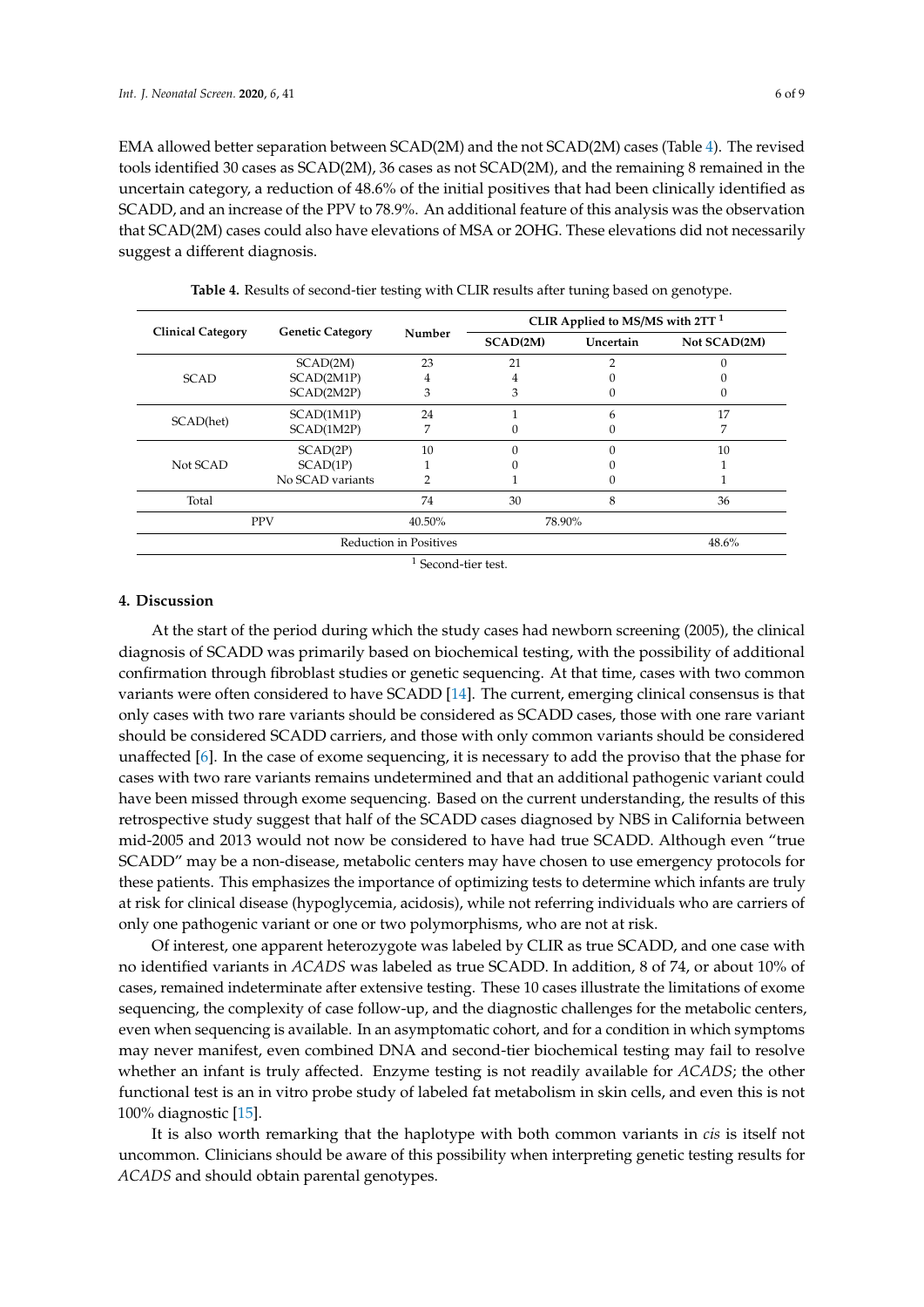Combining the results of the initial MS/MS testing, second-tier biochemical testing, and *ACADS* genotypes from exome sequencing allowed the tuning of the second-tier test to the point that almost half of the initial positive MS/MS tests that were clinically called SCADD at the time of screening, could now be ruled out; carrying out this testing prior to referral would have reduced the number of cases requiring follow-up, and 80% of those referred would have been determined to be affected. This discussion of performance improvement leaves out the cases that were initially referred based on the MS/MS result as SCAD positive but were resolved by the metabolic center as non-disease. It might be expected that applying the CLIR tools and the second-tier testing before referral would have eliminated most of these from the referral burden on the metabolic centers.

Some NBS programs have dealt with the complications arising from overlapping MS/MS results between SCADD and SCAD carriers by eliminating SCAD from the NBS panel [\[8\]](#page-7-7). Decisions about which disorders to include or exclude from newborn screening are policy decisions within the individual programs. In the United States, for example, the Advisory Committee on Heritable Disorders of Newborns and Children has included SCADD as a secondary condition in the Recommended Uniform Screening Program [\[16\]](#page-8-1). Many states consider this recommendation significant, with the result that 28 states include SCADD in the mandatory screening program, and an additional 8 report a positive result for SCADD derived from testing for other disorders. All of the four largest states (California, Texas, Florida, and New York) include SCADD in their mandatory panel [\[17\]](#page-8-2). The current study is not a recommendation to screen or not to screen for SCADD.

Rather, this study focuses on the important question of minimizing the false-positive results for programs that do decide to screen for SCADD. There is the possibility that some of the babies with two rare variants may have clinical disease, and that other conditions, such as IBDD, are identified through this analyte. Given the uncertainty regarding SCADD, a reasonable clinical course would be to follow clinically only those babies identified with two rare variants in *ACADS*. To the extent that the NBS laboratory could use second-tier testing to avoid unnecessary referrals of SCAD carriers or unaffected cases, the ability of the follow-up centers to focus on the patients who need attention could be improved.

This study was conducted in a large, ethnically diverse population. Nonetheless, the samples sequenced were only those from babies identified by NBS as having SCADD. Certainly, there were many more individuals in the population who carried a single variant in *ACADS*—particularly the common variants. If the second-tier biochemical testing were available to these, it would be likely to increase the separation between the SCADD cases and the SCAD carriers, as these individuals did not have sufficient biochemical abnormalities to trigger follow-up.

Some have suggested that DNA sequencing should become the second-tier test of choice following initial positive MS/MS results. Sequencing has challenges in both cost and turn-around time that suggest that it is not a panacea. However, this study has shown that sequencing a targeted cohort can generate data that allow substantial improvement in newborn screening through the tuning of the second-tier biochemical test. Of course, sequencing data could also be useful for the follow-up of positive NBS results, particularly if they become available in a rapid time frame.

#### **Supplementary Materials:** Supplementary materials can be found at http://[www.mdpi.com](http://www.mdpi.com/2409-515X/6/2/41/s1)/2409-515X/6/2/41/s1.

**Author Contributions:** Conceptualization: R.J.C., R.L.N., P.-Y.K., J.M.P., and S.E.B.; methodology: D.G. and C.T.T.; software: A.N.A. and U.S.; formal analysis: A.N.A., R.S., and U.S.; investigation: D.G., C.T.T., R.S., U.S., H.T., J.M.P., and P.-Y.K.; resources: H.T., D.G., C.T.T., J.M.P., P.-Y.K., and S.E.B.; data curation: R.J.C., R.G., R.L.N., J.M.P., A.N.A., S.E.B., and H.T.; writing—original draft preparation: R.J.C.; writing—review and editing: all authors; supervision: J.M.P., R.L.N., S.E.B., and R.G.; project administration: R.L.N. and J.M.P.; funding acquisition: R.L.N., J.M.P., and P.-Y.K. All authors have read and agreed to the published version of the manuscript.

**Funding:** The work was funded by the National Institute of Health grant U19HD077627 as part of the Newborn Sequencing in Genomic Medicine and Public Health (NSIGHT) Project, a joint program between the National Human Genome Research Institute and the Eunice Kennedy Shriver National Institute of Child Health and Human Development, NIH.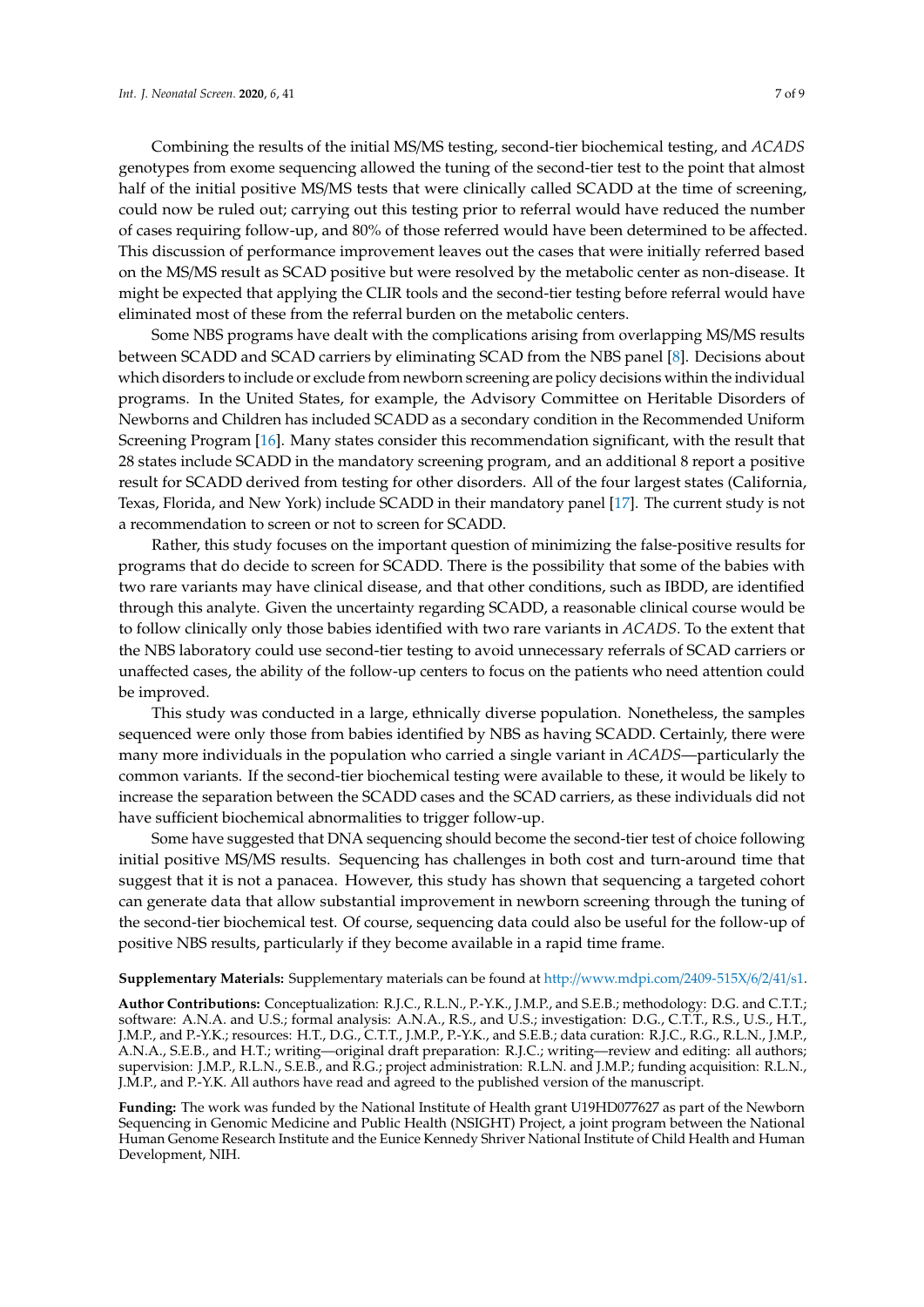**Acknowledgments:** The biospecimens and/or data used in this study were obtained from the California Biobank Program, (SIS request number 0496). California blood specimens and any data derived from the California Genetic Disease Screening Program are confidential and subject to strict administrative, physical, and technical protections. California law precludes us from sharing the specimens or uploading individual data derived from them into any genomic data repository. The California Department of Public Health is not responsible for the results or conclusions drawn by the authors of this publication. The authors are grateful to Piero Rinaldo of the Mayo Clinic for very helpful comments on a draft of this manuscript.

**Conflicts of Interest:** A.N.A. is currently an employee of Illumina, Inc. U.S. and R.S. are employees of Tata Consultancy Services (TCS). R.L.N. is an employee of Invitae. J.M.P. is the spouse of R.L.N., who is an employee of Invitae. S.E.B. receives support at the University of California Berkeley from a research agreement from TCS. The remaining authors declare no conflict of interest. The funders had no role in the design of the study; in the collection, analyses, or interpretation of data; in the writing of the manuscript; or in the decision to publish the results.

## **References**

- <span id="page-7-0"></span>1. Wolfe, L.; Jethva, R.; Oglesbee, D.; Vockley, J. Short-Chain Acyl-CoA Dehydrogenase Deficiency. Gene Reviews. Available online: https://[www-ncbi-nlm-nih-gov.ucsf.idm.oclc.org](https://www-ncbi-nlm-nih-gov.ucsf.idm.oclc.org/books/NBK63582/)/books/NBK63582/ (accessed on 6 January 2020).
- <span id="page-7-1"></span>2. Karczewski, K.J.; Francioli, L.C.; Tiao, G.; Cummings, B.B.; Alföldi, J.; Wang, Q.; Gauthier, L. DVariation across 141,456 human exomes and genomes reveals the spectrum of loss-of-function intolerance across the human protein-coding genes. *bioRxiv* **2019**, 531210. [\[CrossRef\]](http://dx.doi.org/10.1101/531210)
- <span id="page-7-2"></span>3. Nagan, N.; Kruckeberg, K.E.; Tauscher, A.L.; Bailey, K.S.; Rinaldo, P.; Matern, D. The frequency of short-chain acyl-CoA dehydrogenase gene variants in the US population and correlation with the C(4)-acylcarnitine concentration in newborn blood spots. *Mol. Genet. Metab.* **2003**, *78*, 239–246. [\[CrossRef\]](http://dx.doi.org/10.1016/S1096-7192(03)00034-9)
- <span id="page-7-3"></span>4. Watson, M.; Mann, M.Y.; Lloyd-Puryear, M.A.; Rinaldo, P.; Howell, R.R. Newborn Screening: Toward a Uniform Screening Panel and System—Executive Summary. *Pediatrics* **2006**, *117*, S296–S307. [\[CrossRef\]](http://dx.doi.org/10.1542/peds.2005-2633I) [\[PubMed\]](http://www.ncbi.nlm.nih.gov/pubmed/16735256)
- <span id="page-7-4"></span>5. ACMG. ACT Sheets and Algorithms. Available online: https://[www.ncbi.nlm.nih.gov](https://www.ncbi.nlm.nih.gov/books/NBK55827/)/books/NBK55827/ (accessed on 6 January 2020).
- <span id="page-7-5"></span>6. Gallant, N.M.; Leydiker, K.; Tang, H.; Feuchtbaum, L.; Lorey, F.; Puckett, R.; Barshop, B.A. Biochemical, molecular, and clinical characteristics of children with short chain acyl-CoA dehydrogenase deficiency detected by newborn screening in California. *Mol. Genet. Metab.* **2012**, *106*, 55–61. [\[CrossRef\]](http://dx.doi.org/10.1016/j.ymgme.2012.02.007) [\[PubMed\]](http://www.ncbi.nlm.nih.gov/pubmed/22424739)
- <span id="page-7-6"></span>7. Van Maldegem, B.T.; Duran, M.; Wanders, R.J.; Niezen-Koning, K.E.; Hogeveen, M.; Ijlst, L.; Wijburg, F.A. Clinical, Biochemical, and Genetic Heterogeneity in Short-Chain Acyl-CoenzymeA Dehydrogenase Deviciency. *JAMA* **2006**, *296*, 943–952. [\[CrossRef\]](http://dx.doi.org/10.1001/jama.296.8.943) [\[PubMed\]](http://www.ncbi.nlm.nih.gov/pubmed/16926354)
- <span id="page-7-7"></span>8. Karasinski, K. Removing Short-chain Acyl-CoA Dehydrogenase (SCAD) Deficiency and Isobutyryl-CoA Dehydrogenase Deficiency (IBD) from the Newborn Screening Panel: Michigan's Experience. Newborn Screening and Genetic Testing Symposium. 10 September 2017. Available online: https://[www.aphl.org](https://www.aphl.org/conferences/proceedings/Documents/2017/NBS%202017/12Karasinski.pdf)/ conferences/proceedings/Documents/2017/NBS%202017/[12Karasinski.pdf](https://www.aphl.org/conferences/proceedings/Documents/2017/NBS%202017/12Karasinski.pdf) (accessed on 6 January 2020).
- <span id="page-7-8"></span>9. CLIR. Available online: https://[clir.mayo.edu](https://clir.mayo.edu) (accessed on 6 January 2020).
- <span id="page-7-9"></span>10. Rinaldo, P. Precision Newborn Screening Driven by Adjustment of Results for Multiple Covariates. Available online: https://clir.mayo.edu/Resources/Document/LoginView/186/[18-10-15%20ISNS%20Bratislava.](https://clir.mayo.edu/Resources/Document/LoginView/186/18-10-15%20ISNS%20Bratislava.pdf) [pdf](https://clir.mayo.edu/Resources/Document/LoginView/186/18-10-15%20ISNS%20Bratislava.pdf) (accessed on 6 January 2020).
- <span id="page-7-10"></span>11. California Biobank Program. Available online: https://[www.cdph.ca.gov](https://www.cdph.ca.gov/Programs/CFH/DGDS/Pages/cbp/default.aspx)/Programs/CFH/DGDS/Pages/cbp/ [default.aspx](https://www.cdph.ca.gov/Programs/CFH/DGDS/Pages/cbp/default.aspx) (accessed on 6 January 2020).
- <span id="page-7-11"></span>12. Adhikari, A.; Gallagher, R.C.; Wang, Y.; Currier, R.J.; Amatuni, G.; Bassaganyas, L.; Chen, F.; Kundu, K.; Kvale, M.; Mooney, S.D.; et al. The Role of Exome Sequencing in Newborn Screening for Inborn Errors of Metabolism. *Nat. Med.* **2020**, in press.
- <span id="page-7-12"></span>13. Available online: https://[www.mayocliniclabs.com](https://www.mayocliniclabs.com/test-catalog/Overview/62230)/test-catalog/Overview/62230 (accessed on 6 January 2020).
- <span id="page-7-13"></span>14. Waisbren, S.E.; Levy, H.L.; Noble, M.; Matern, D.; Gregersen, N.; Pasley, K.; Marsden, D. Short-chain acyl-CoA dehydrogenase (SCAD) deficiency: An examination of the medical and neurodevelopmental characteristics of 14 cases identified through newborn screening or clinical symptoms. *Mol. Genet. Metab.* **2008**, *95*, 39–45. [\[CrossRef\]](http://dx.doi.org/10.1016/j.ymgme.2008.06.002) [\[PubMed\]](http://www.ncbi.nlm.nih.gov/pubmed/18676165)